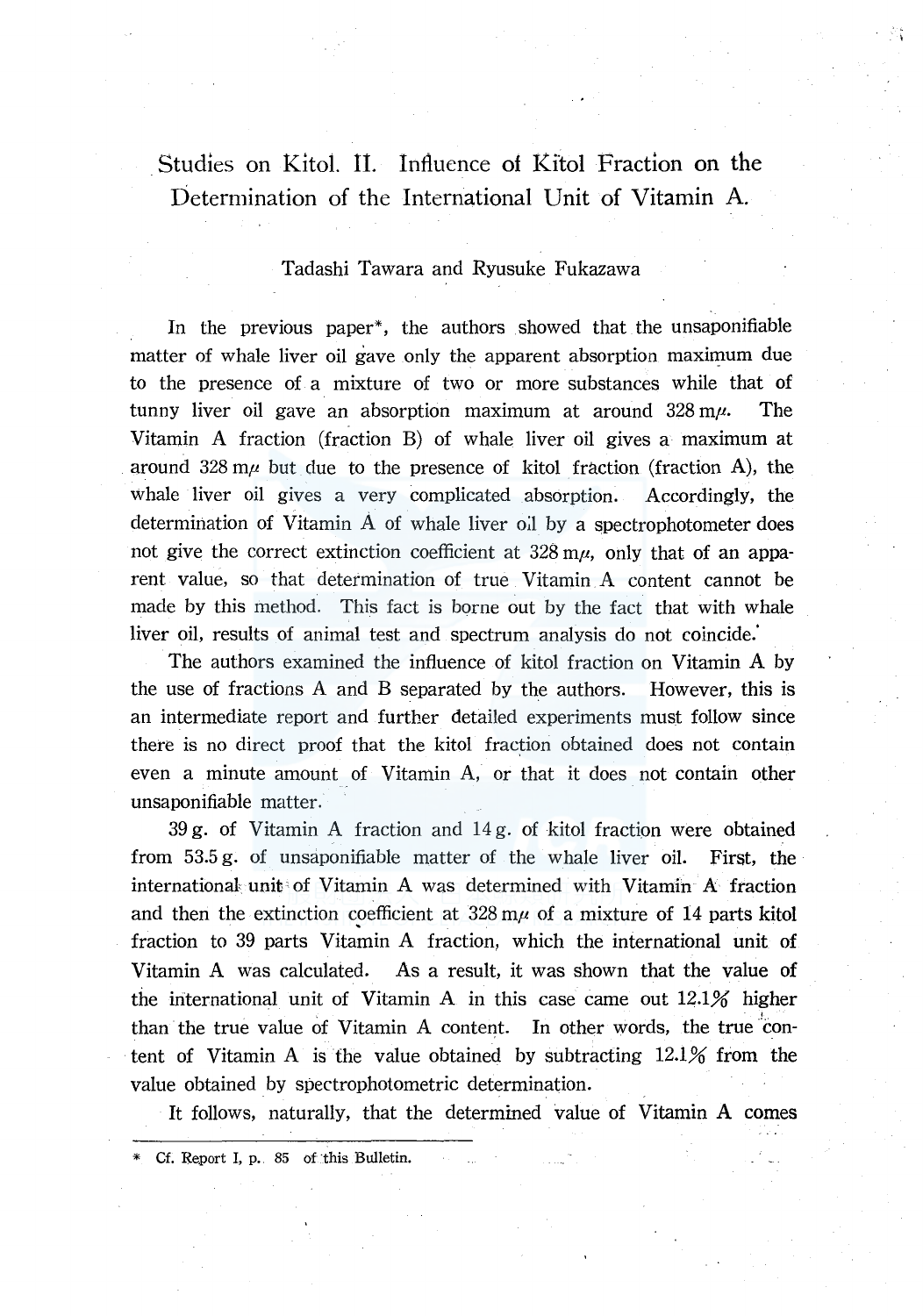out larger than the true content of Vitamin A when the amount of kitol content becomes large compared to the amount of Vitamin A. This will show that a presence of kitol has a very great effect on the assay of Vitamin A by the spectrophotometer and therefore, points to the fact that the method of Vitamin A determination of whale liver oil must be improved.

The authors' thanks are due to Taiyo Fisheries Co., for their kindness in furnishing the material for these experiments.

#### EXPERIMENTAL

53.5 g unsaponifiable matter were obtained from 250 g. of the liver oil of a fin whale by the method as described in the previous report. From this unsaponifiable matter,  $39 g$  Vitamin A fraction (fraction B) and 14 g. kitol fraction (fraction A) were obtained (loss of 0.5 g.).

1) Carl Zeiss' spectrophotometer was used to determine the international unit of Vitamin A fraction (solvent-absolute alcohol).

B fraction- $E_{1cm}^{1\%}328m\mu=454.5$ therefore, this substance contains 727,000 I. U. of Vitamin A per 1 g.

2) Kitol fraction (fraction A) $-E_{1cm}^{1\%}$  290 m $\mu$  = 500

$$
E_{1cm}^{1\%}328\ m\mu=108.7
$$

therefore, this substance would look as though it containnd 174,000 I. U. of Vitamin A per  $1 g<sub>1</sub>$ , but the Carr-Price reaction gives a red coloration and contains virtually no Vitamin A.

3) International unit was determined with a mixtue of 39 parts Vitamin A· fraction and 14 part kitol fraction (a pr0portion so arrived because the unsponifiable matter of this whale liver oil contained these 2 fractions in a proportion of 39 : 14).  $E_{1cm}^{1\%}$  328 m $\mu$  = 375

therefore, this substance must contain 600,000 I. U. of Vitamin A.

However, 1 g. of this substance contains only  $\frac{39}{39+14}$  g. of Vitamin A fraction and, taking that the kitol fraction does not contain any Vitamin A (by Carr-Price reaction), the true content of Vitamin A can be shown by the following equation :

727,000 I. U. 
$$
\times \frac{39}{52} \div 535,000
$$
 I. U.

therefore  $600,000 - 535,000 = 65,000$  I. U.

Actually, 65,000 I. U. Vitamin A had been shown than was actually con-